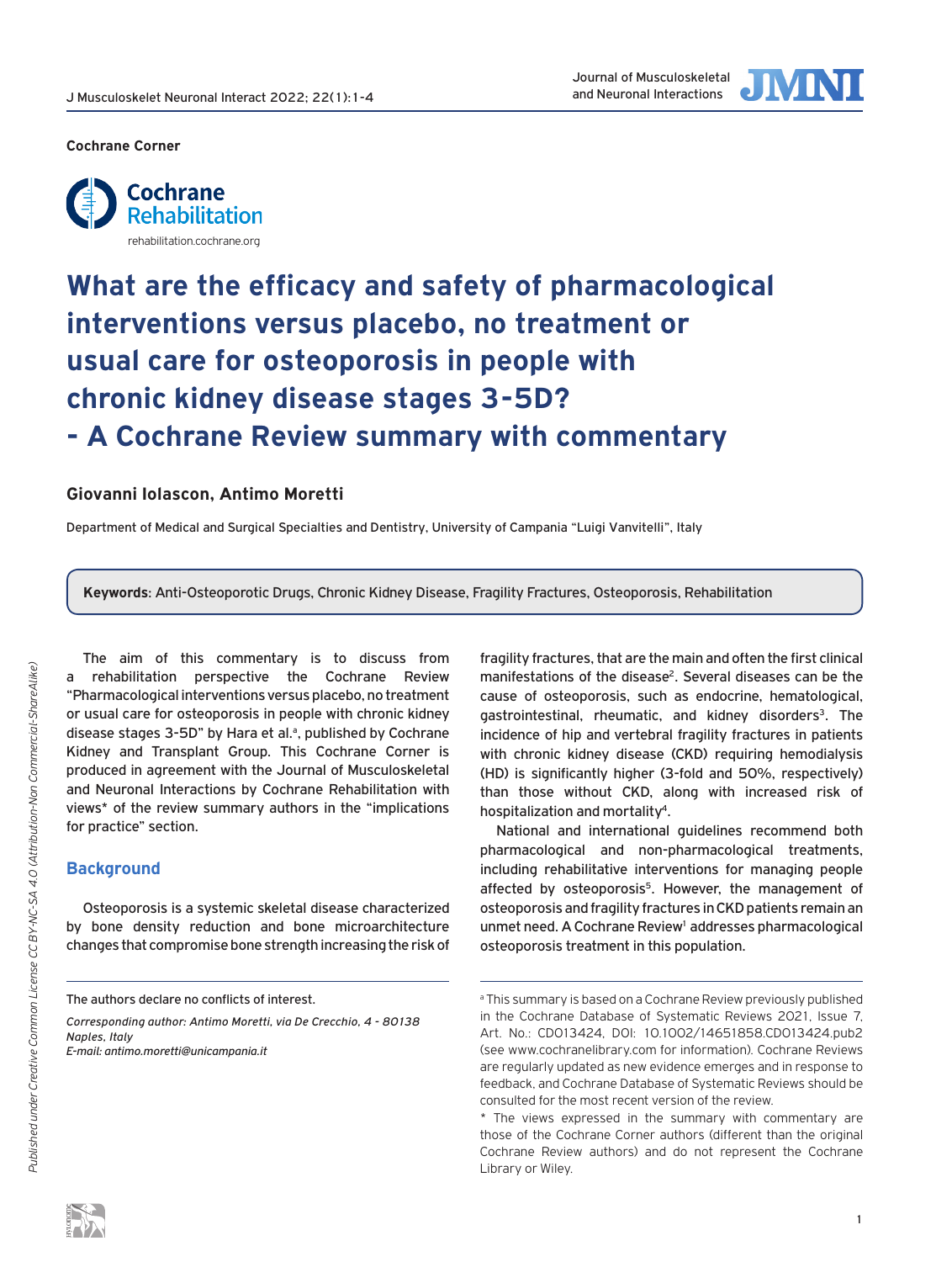# **Pharmacological interventions versus placebo, no treatment or usual care for osteoporosis in [people with chronic kidney disease stages 3-5D1](https://www.cochranelibrary.com/cdsr/doi/10.1002/14651858.CD013424.pub2/full)**

#### *What is the aim of this Cochrane review?*

The aim of this Cochrane Review was to investigate the efficacy and safety of drug therapy for osteoporosis for people with CKD stages 3-5, and those undergoing dialysis (5D).

## **What was studied in the Cochrane review?**

The population addressed in this review was people of any age with CKD stages  $3-5D^6$  as with low bone mass or osteoporosis (T-score <−2.0 SD).

The interventions studied were anti-osteoporotic drugs administered for at least 6 months.

The intervention was compared to placebo, no treatment, or usual care.

The primary outcomes studied were the incidence of fracture at any sites (clinical or radiographic), the mean bone mineral density (BMD) change measured by dual-energy x-ray absorptiometry (DXA) at the femoral neck, total hip, lumbar spine, or distal radius, and the incidence of adverse events (AEs). Secondary outcomes were death from any cause and quality of life (QoL).

## **Search methodology and up-to-dateness of the Cochrane review?**

The review authors searched for studies that had been published up to 25 January 2021 in the Cochrane Kidney and Transplant Register of Studies, containing papers identified from the Cochrane Central Register of Controlled Studies (CENTRAL), MEDLINE OVID SP, EMBASE OVID SP, the International Clinical Trials Register (ICTRP) Search Portal, ClinicalTrials.gov, kidney-related journals and the proceedings of major kidney conferences.

## **What are the main results of the Cochrane review?**

The review included 7 randomized controlled trials (RCTs) involving 9164 women with post-menopausal osteoporosis (PMO) and CKD stages 3 to 5D.

According to the Cochrane Systematic Review (CSR), in PMO with CKD stages 3-4 at 19-to-54-month follow-up, antiosteoporotic drugs (abaloparatide, alendronate, denosumab, raloxifene, teriparatide) compared to placebo:

- May reduce the risk of radiographic vertebral fractures (RR 0.52, 95% confidence interval (CI) 0.39-0.69, 5 RCTs, 9,054 patients) based on low certainty of the evidence.
- Probably makes little or no difference in terms of clinical fragility fractures risk (RR 0.91, 95% CI 0.79-1.05, 4 RCTs, 5,827 patients) based on moderate certainty of the evidence.

• Probably makes little or no difference in terms of AEs risk (RR 0.99, 95% CI 0.98-1.00, 5 RCTs, 9,054 patients) based on moderate certainty of the evidence).

Mean changes in femoral neck, total hip and lumbar spine BMD were reported in the intervention group only, accounting for 0.5-5%, 5-6% and 1-15%, respectively (very low certainty of the evidence).

In this population, mortality risk at 36 to 54 months were not estimable because total death ranged from 0.7 to 1.6% (low certainty of the evidence), while data about mean change in distal radius BMD and QoL were not reported.

According to the CSR, for what concerns PMO with CKD stages 5 and 5D treated with raloxifene versus those receiving placebo:

- It is uncertain whether the intervention reduces the risk of clinical fragility fractures (RR 0.33, 95% CI 0.01-7.87, 1 RCT, 60 patients, very low certainty of the evidence).
- It is uncertain whether the intervention increases the femoral neck BMD (mean difference, MD 0.01, 95% CI 0.00-0.02, 2 RCTs, 110 patients, very low certainty of the evidence).
- Raloxifene may increase the lumbar spine BMD (MD 0.03, 95% CI 0.03-0.04, 2 RCTs, 110 patients, low certainty of the evidence).
- It is uncertain whether the intervention affects the mortality risk (RR 1.00, 95% CI 0.22-4.56, 2 RCTs, 110 patients, very low certainty of the evidence).

In this population, no data about radiographic vertebral fractures, mean BMD changes at total hip and distal radius, AEs, and QoL were reported.

#### *What did the authors conclude?*

The authors concluded that in PMO with CKD stages 3-4, anti-osteoporotic drugs may reduce the risk of vertebral fracture (s) based on low certainty evidence; while moderate certainty evidence suggests that drug treatment probably makes little or no difference in terms of clinical fracture and AEs. Among PMO with CKD stages 5 and 5D, it is uncertain whether pharmacological treatment reduces the risk of clinical fractures and death because the evidence was judged as very low certainty; while low certainty evidence suggests drug treatment may slightly improve the BMD at the lumbar spine.

# **What are the implications of the Cochrane evidence for practice in rehabilitation?**

From a rehabilitation perspective, people with advanced CKD are at significantly increased risk of functional decline, falls, hip fragility fractures, and mortality than those without CK<sub>D</sub><sup>7</sup>.

Skeletal involvement occurs in the early stages of CKD (i.e., CKD mineral and bone disorder, CKD-MBD, and renal osteodystrophy, ROD)<sup>8</sup> via different mechanisms, including alterations of mineral metabolism, bone turnover and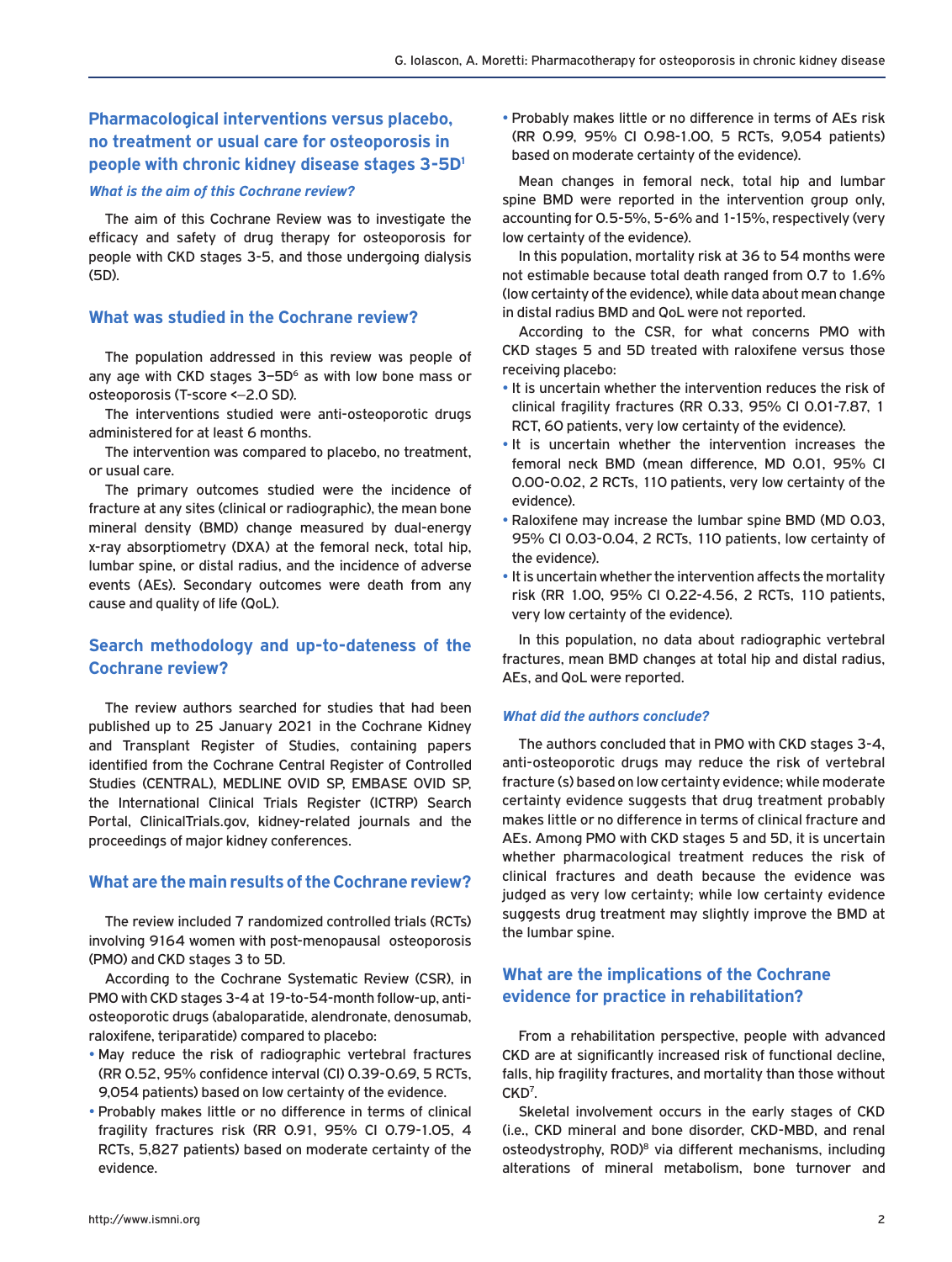mineralization. The complex pathogenesis of CKD-MBD results in challenging therapeutic decision-making. Indeed, the most used antiosteoporotic drugs (i.e., bisphosphonates (BPs)) are contraindicated in patients with severe CKD (eGFR<30 ml/min/1.73 m2) 9, while hypocalcemia might occur during denosumab treatment in this population<sup>10</sup>. Moreover, low bone turnover might occur in CKD-MBD patients with consequent risk of adynamic bone in those receiving antiresorptive drugs, such as BPs or denosumab<sup>11</sup>. This  $\text{CSR}^1$ suggests that there is the possibility that anti-osteoporotic medications reduce vertebral fracture risk based on low certainty evidence; however, with little or no difference in terms of clinical fracture risk based on moderate certainty evidence in PMO with CKD stages 3-4. On the other hand, we do not know whether these drugs reduce the risk of clinical fractures in people with CKD stages 5 and 5D because the certainty of evidence is very low.

Studies suggest that back pain due to vertebral fractures is associated with significant disability which may lead to poor QoL.13,14 It should be underlined that back pain due to vertebral fragility fractures as well as QoL have not been investigated in the studies evaluated in this CSR. Moreover, it should be clarified the role of the combination of antiosteoporotic drugs and rehabilitative interventions in PMO with CKD, considering that this approach seems to be effective in terms of pain relief and better QoL in patients with multiple vertebral fragility fractures<sup>15</sup>.

Finally, future research areas about the efficacy and safety of pharmacological approach to bone loss in CKD people should be addressed, particularly concerning men or pediatric population. This CSR<sup>1</sup> also suggests the investigation of treatment effectiveness and safety in unstable CKD, in each CKD stage, and comparative effectiveness of each antiosteoporotic medication. Given the certainty of evidence is low or very low for some outcomes, the evidence may change with future research to make us better understand the role of antiosteoporotic medications in this population.

### *Acknowledgements*

*The authors thank Cochrane Rehabilitation and Cochrane Kidney and Transplant Group for reviewing the contents of the Cochrane Corner.*

## **References**

- 1. Hara T, Hijikata Y, Matsubara Y, Watanabe N. [Pharmacological interventions versus placebo, no](https://www.cochranelibrary.com/cdsr/doi/10.1002/14651858.CD013424.pub2/full)  treatment or usual care for osteoporosis in people with chronic kidney disease stages 3-5D. Cochrane Database Syst Rev 2021;7(7):CD013424.
- 2. NIH Consensus Development Panel. NIH Consensus Development Panel on Osteoporosis Prevention. Diagnosis, and Therapy, March 7-29, 2000: highlights of the conference. Southern Medical Journal 2001; 94(6):569–73.
- 3. Tarantino U, Iolascon G, Cianferotti L, Masi L, Marcucci G, Giusti F, Marini F, Parri S, Feola M, Rao C, Piccirilli E, Zanetti EB, Cittadini N, Alvaro R, Moretti A, Calafiore D, Toro G,

Gimigliano F, Resmini G, Brandi ML. Clinical guidelines for the prevention and treatment of osteoporosis: summary statements and recommendations from the Italian Society for Orthopaedics and Traumatology. J Orthop Traumatol 2017;18(Suppl 1):3-36.

- 4. Goldenstein PT, Jamal SA, Moysés RM. Fractures in chronic kidney disease: pursuing the best screening and management. Curr Opin Nephrol Hypertens 2015; 24:317–323.
- 5. Iolascon G, de Sire A, Curci C, Paoletta M, Liguori S, Calafiore D, Gimigliano F, Moretti A. Osteoporosis guidelines from a rehabilitation perspective: systematic analysis and quality appraisal using AGREE II. Eur J Phys Rehabil Med 2021;57(2):273-279.
- 6. Eknoyan G, Lameire N, Eckardt KU, Kasiske BL, Wheeler DC, et al. KDOQI US commentary on the 2012 KDIGO clinical practice guideline for the evaluation and management of CKD: summary of recommendation statements. Kidney International Supplements 2013; 3(1):5-14.
- 7. Wu HHL, Van Mierlo R, McLauchlan G, Challen K, Mitra S, Dhaygude AP, Nixon AC. Prognostic performance of clinical assessment tools following hip fracture in patients with chronic kidney disease. Int Urol Nephrol 2021;53(11):2359-2367.
- 8. Kidney Disease: Improving Global Outcomes (KDIGO) CKDMBD Update Work Group. KDIGO 2017 Clinical Practice Guideline Update for the Diagnosis, Evaluation, Prevention, and Treatment of Chronic Kidney Disease-Mineral and Bone Disorder (CKD-MBD) [Erratum in: Kidney Int Suppl (2011). 2017 Dec;7(3):e1; PMID: 30681074]. Kidney International Supplements 2017; 7(1):1-59.
- 9. Nitta K, Yajima A, Tsuchiya K. Management of osteoporosis in chronic kidney disease. Internal Medicine 2017;56(24):3271-6.
- 10. Dave V, Chiang CY, Booth J, Mount PF. Hypocalcemia post denosumab in patients with chronic kidney disease stage 4-5. American Journal of Nephrology 2015; 41(2):129-37.
- 11. Amerling R, Harbord NB, Pullman J, Feinfeld DA. Bisphosphonate use in chronic kidney disease: association with adynamic bone disease in a bone histology series. Blood Purification 2010;29(3):293-9.
- 12. Jamal SA, Ljunggren O, Stehman-Breen C, Cummings SR, McClung MR, Goemaere S, et al. Effects of denosumab on fracture and bone mineral density by level of kidney function. Journal of Bone & Mineral Research 2011;26(8):1829-35.
- 13. Moretti A, de Sire A, Curci C, Toro G, Gimigliano F, Iolascon G. Effectiveness of denosumab on back pain-related disability and quality-of-life in patients with vertebral fragility fractures. Curr Med Res Opin 2019;35(1):151- 155.
- 14. Moretti A, Gimigliano F, Di Pietro G, Gimigliano R, Iolascon G. Back pain-related disability and quality of life in patients affected by vertebral fractures: data